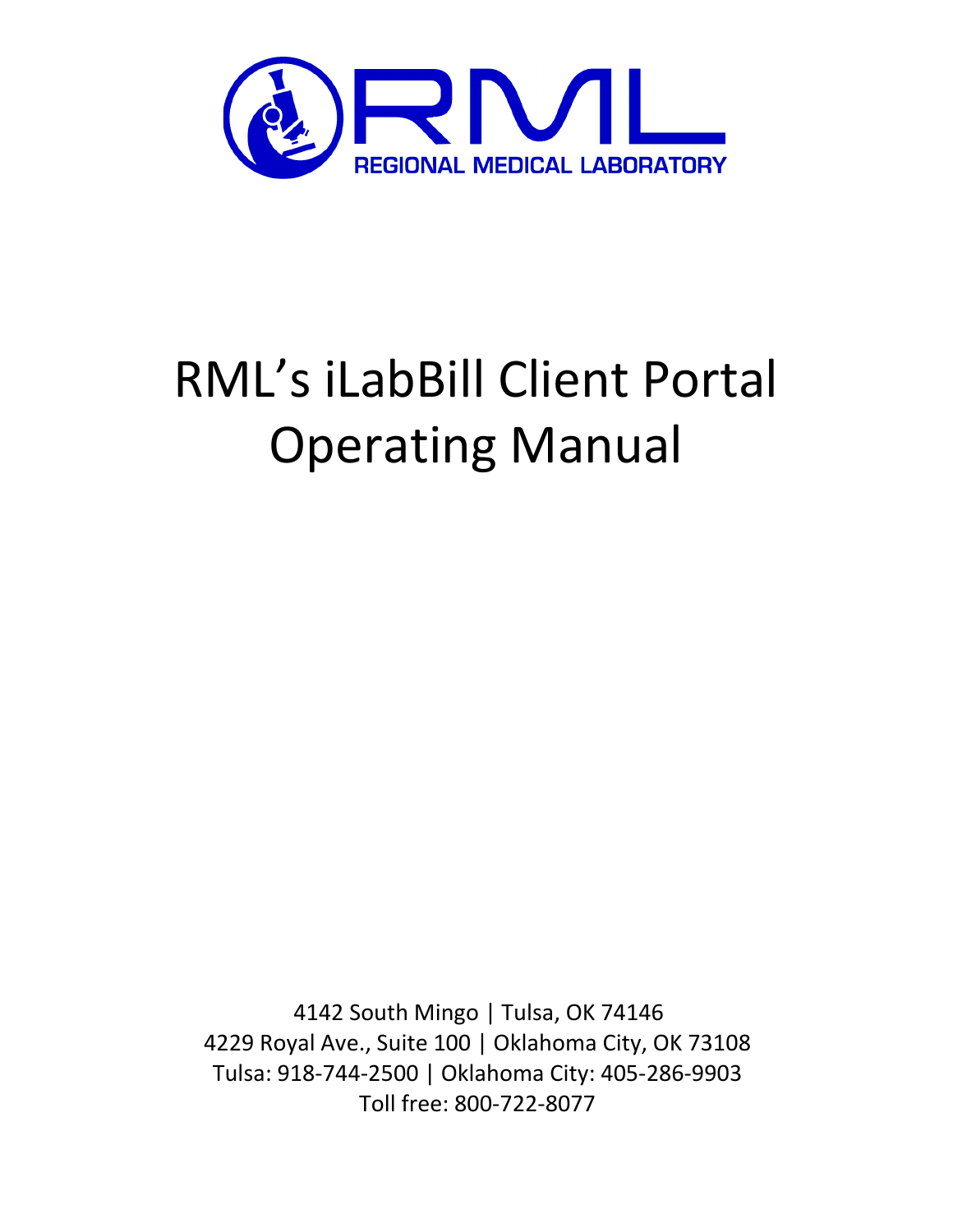

RML is a locally owned company who serves their customer's needs from testing, results, to billing and beyond. RML is pleased to provide their clients with an instruction manual which will allow them to pay their invoice online. Please follow these simple instructions below to get started. As always, if you have any questions reach out to your local sales representative or our customer service team.



- . Enjoy award-winning customer care
- . We accept Visa, MasterCard, American Express, and Discover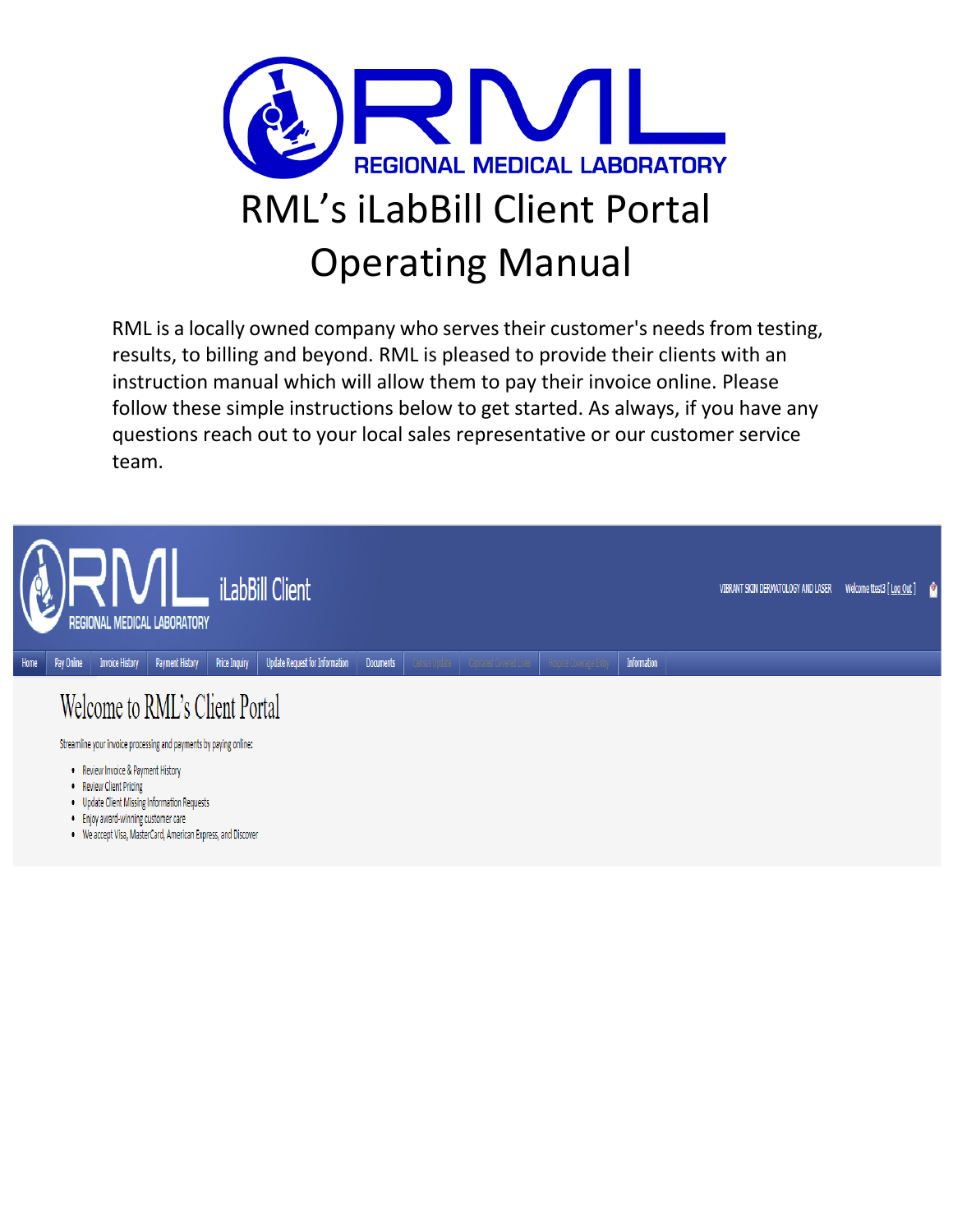

# **To pay online via credit card:**

Go to the Pay Online tab.

Choose one or more invoices to pay by marking the check box in the 'Select' column next to each invoice to be paid.

| RML<br>iLabBill Client<br>VIBRANT SKIN DERMATOLOGY AND LASER<br><b>REGIONAL MEDICAL LABORATORY</b> |                                                            |                                                   |                        |                      |                                       |                  |                    |                                | Welcome ttest3 [ <u>Log Out</u> ] @ |                    |              |   |                         |                                                                          |               |
|----------------------------------------------------------------------------------------------------|------------------------------------------------------------|---------------------------------------------------|------------------------|----------------------|---------------------------------------|------------------|--------------------|--------------------------------|-------------------------------------|--------------------|--------------|---|-------------------------|--------------------------------------------------------------------------|---------------|
| Home                                                                                               | Pay Online                                                 | <b>Invoice History</b>                            | <b>Payment History</b> | <b>Price Inquiry</b> | <b>Update Request for Information</b> | <b>Documents</b> | ensus Undate       | <b>Capitated Covered Lives</b> | <b>Hospice Coverage Enti</b>        | <b>Information</b> |              |   |                         |                                                                          |               |
| Pay Online                                                                                         |                                                            |                                                   |                        |                      |                                       |                  |                    |                                |                                     |                    |              |   |                         |                                                                          |               |
|                                                                                                    |                                                            | Select invoices to pay and define payment amount. |                        |                      |                                       |                  |                    |                                |                                     |                    |              |   |                         | $\frac{1}{2}$ Select All $\frac{1}{2}$ Clear $\frac{1}{2}$ $\frac{1}{2}$ |               |
| Select                                                                                             | Company                                                    |                                                   | Date                   |                      | Invoice#                              |                  | <b>Balance Due</b> |                                | <b>Payment Amount</b>               |                    | Payment Note |   | <b>View Invoice PDF</b> |                                                                          |               |
|                                                                                                    |                                                            |                                                   |                        |                      |                                       |                  |                    |                                |                                     |                    |              |   |                         |                                                                          |               |
|                                                                                                    | Regional Medical Lab                                       |                                                   | 12/31/2020             |                      | 37366983                              |                  |                    | \$443.74                       |                                     |                    |              | ħ |                         |                                                                          |               |
|                                                                                                    |                                                            |                                                   |                        |                      |                                       |                  |                    | \$443.74                       |                                     | \$0.00             |              |   |                         |                                                                          |               |
|                                                                                                    | Page 1 of $\frac{1}{4}$ items) < Prev $\frac{1}{4}$ Next > |                                                   |                        |                      |                                       |                  |                    |                                |                                     |                    |              |   |                         |                                                                          | Page size: 10 |

The 'Payment Amount' field automatically displays the current balance due on the invoice, but this amount may be changed by entering the dollar amount of the payment.

| Invoice# | <b>Balance Due</b> | <b>Payment Amount</b> |
|----------|--------------------|-----------------------|
|          |                    |                       |
| 37366983 | \$443.74           |                       |
|          | \$443.74           | \$0.00                |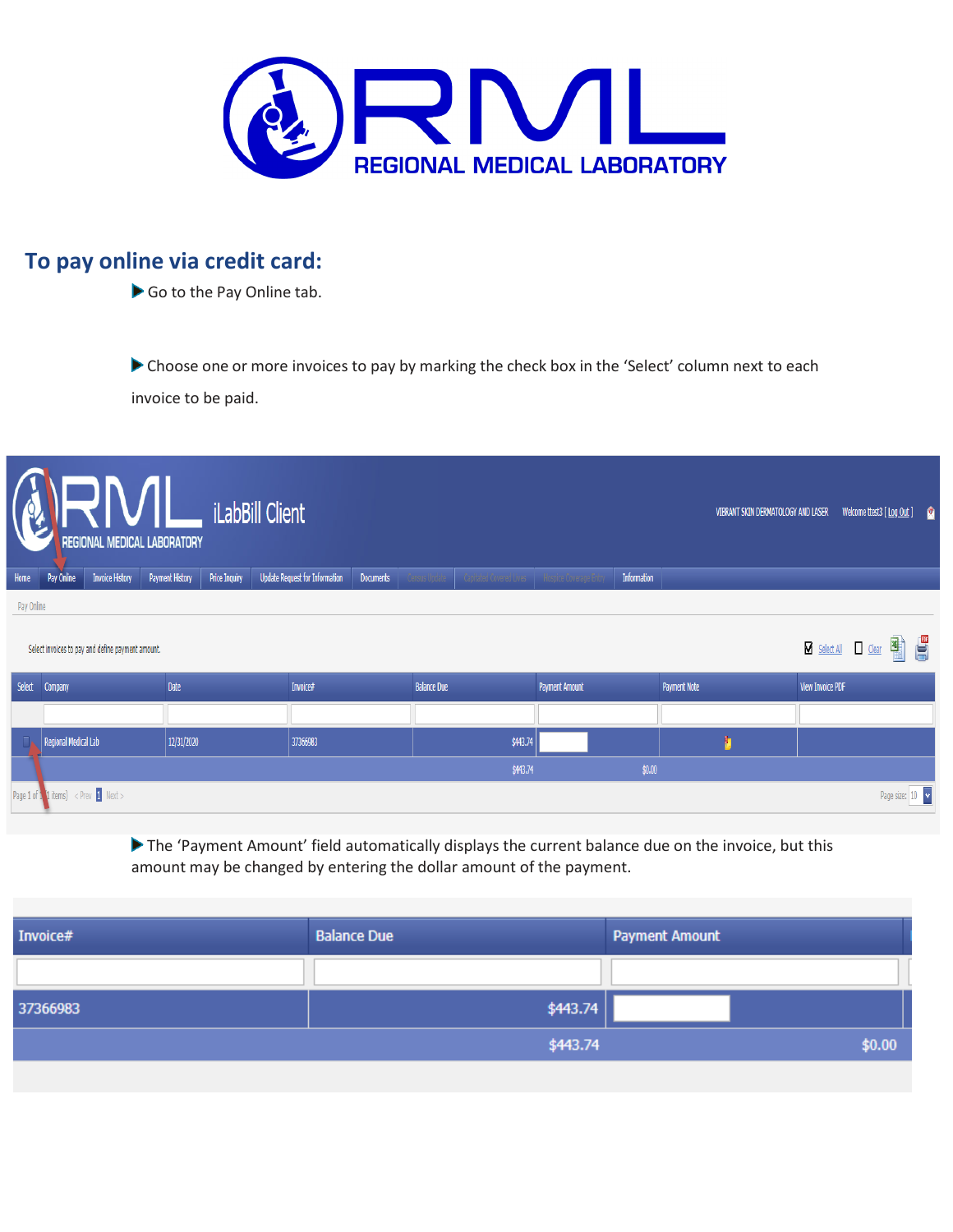

| Select               | Company               | Date       | Invoice# | <b>Balance Due</b> | <b>Payment Amount</b> |
|----------------------|-----------------------|------------|----------|--------------------|-----------------------|
|                      |                       |            |          |                    |                       |
| $\blacktriangledown$ | Outreach Lab          | 06/30/2016 | 310311   | \$268.80           | \$50.00               |
| $\blacktriangledown$ | <b>TELCOR Central</b> | 06/30/2016 | 310951   | \$307.37           | \$100.00              |

 $\blacktriangleright$  To send a note along with the payment, click the 'Note' icon, type the note in the text window displayed, then click 'OK' to submit the note to the laboratory or click 'Cancel' to go back. Payment Notes can only be submitted to the laboratory along with your payment and cannot be sent separately.



| Invoice# 37366983                                                                                                                         |  |  |  |  |  |  |  |
|-------------------------------------------------------------------------------------------------------------------------------------------|--|--|--|--|--|--|--|
| I am paying a portion of the bill due to because the charges for John Smith dob 7-1-1982 dos need to be billed to the patient's insurance |  |  |  |  |  |  |  |
|                                                                                                                                           |  |  |  |  |  |  |  |
|                                                                                                                                           |  |  |  |  |  |  |  |
|                                                                                                                                           |  |  |  |  |  |  |  |
|                                                                                                                                           |  |  |  |  |  |  |  |
| Cancel<br>OK                                                                                                                              |  |  |  |  |  |  |  |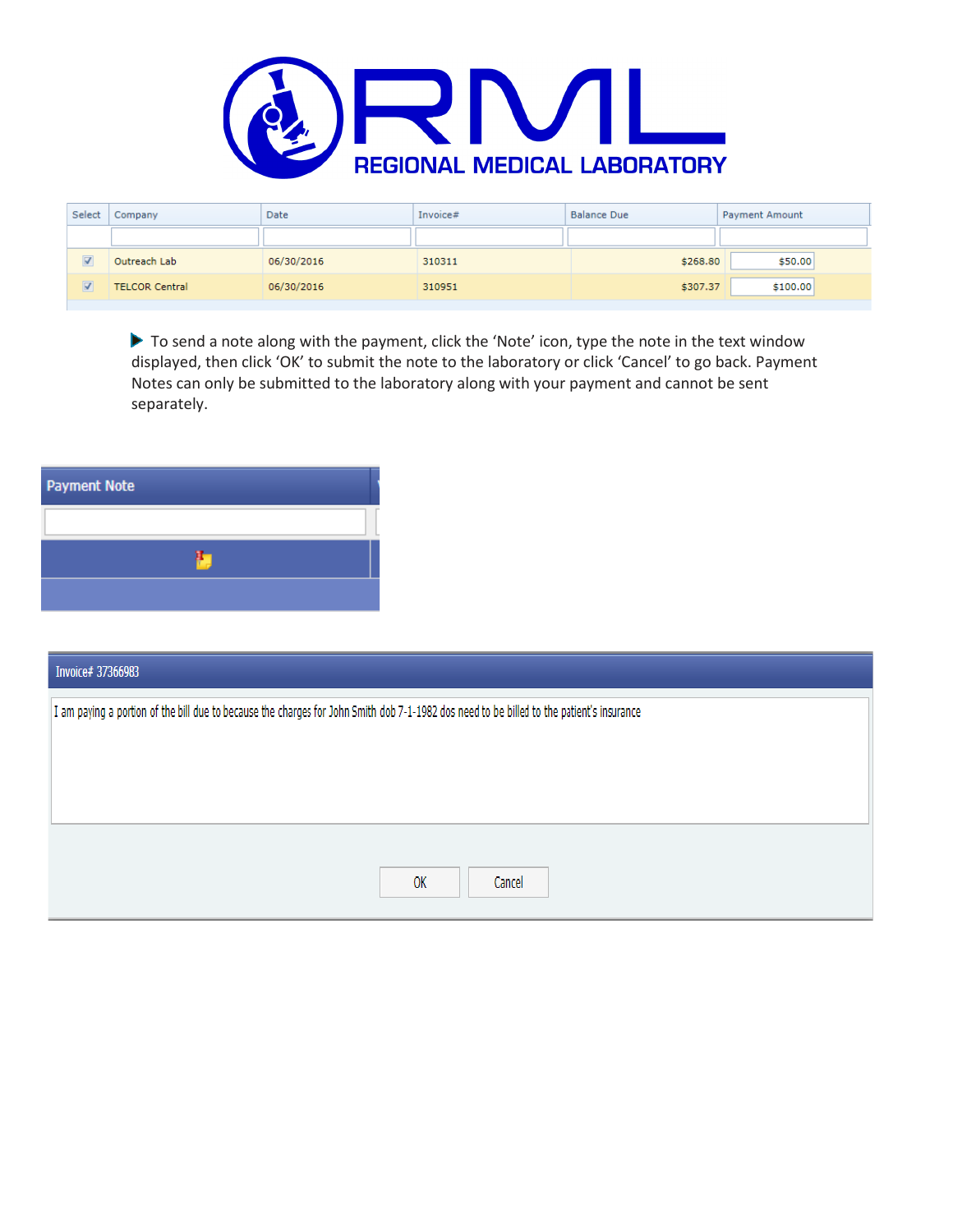

Click the 'Credit Card Payment' button at the bottom of the page. The dollar amount at the bottom of the page below the 'Payment Amount' column displays the total dollar amount being charged to the credit card.

| <b>ACH Payment</b> | Cancel |
|--------------------|--------|
|                    |        |

Enter the cardholder information in the window displayed, and click 'Submit' or click 'Cancel' to go back.

| Client<br>Test<br>Last Name:*<br>4142 South Mingo Ave<br>Address:*<br>Test, LLC<br>$\overline{\mathbf{v}}$<br>Tulsa<br>State / Province:* OK<br>74146<br>Test@gmail.com<br>$(000)$ 000-0000<br>E-mail: |                |
|--------------------------------------------------------------------------------------------------------------------------------------------------------------------------------------------------------|----------------|
|                                                                                                                                                                                                        | First Name:*   |
|                                                                                                                                                                                                        | Company Name:* |
|                                                                                                                                                                                                        | City:*         |
|                                                                                                                                                                                                        | Zip:*          |
|                                                                                                                                                                                                        | Phone:         |

Confirm and authorize the amount by clicking 'Pay' to the authorization message or click 'Cancel' to go back.

| Company              | <b>Payment Amount</b>                      | <b>Status</b> | Select |
|----------------------|--------------------------------------------|---------------|--------|
| Regional Medical Lab | \$443.74                                   |               | Pay    |
|                      | Cancel                                     |               |        |
|                      | Authorize.Net<br><b>PREFERRED RESELLER</b> |               |        |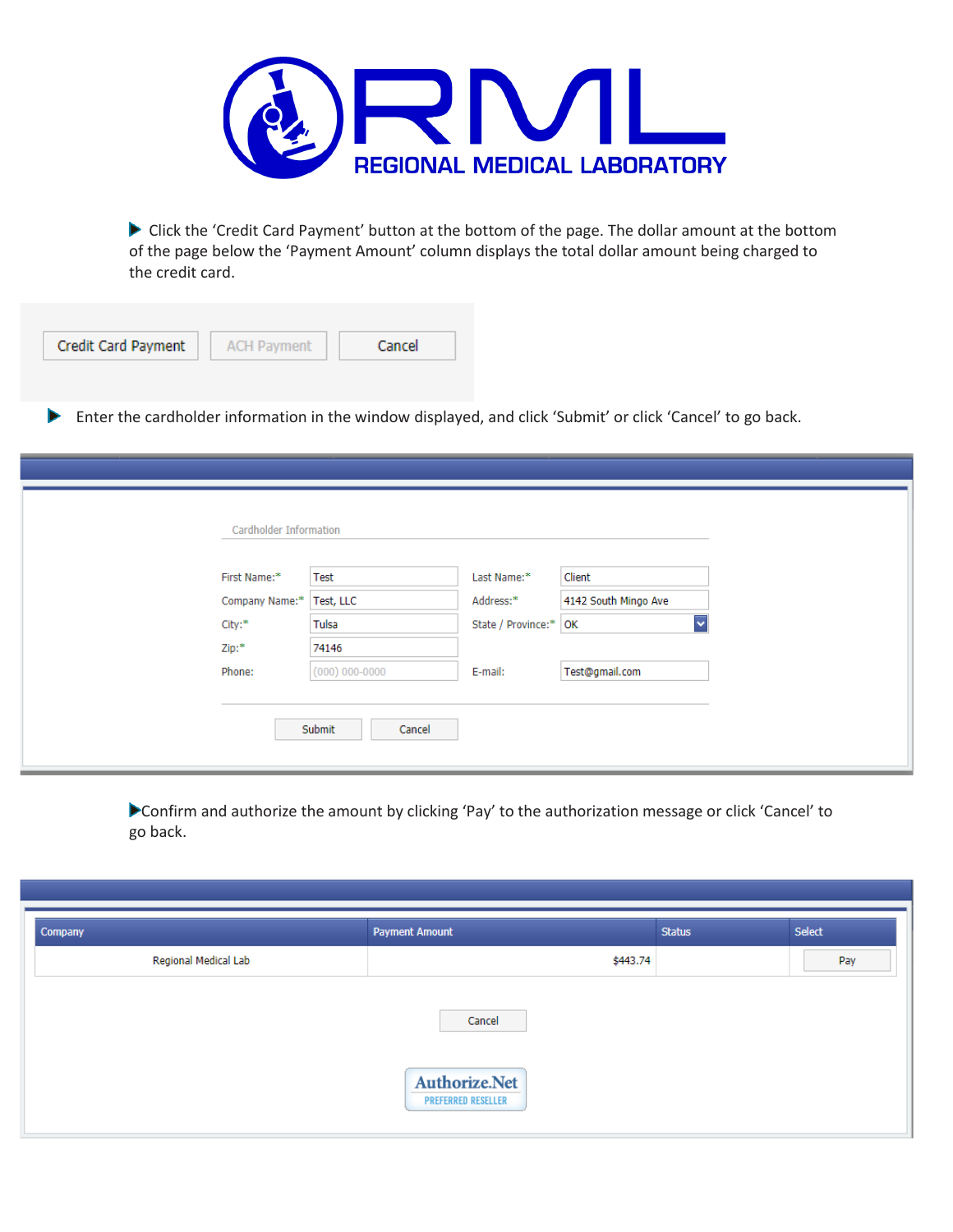

Enter in the credit card information in the window displayed, and click 'Submit' to process the credit card payment or click 'Close' to go back.

| Process Payment                  |                                    |                         |  |
|----------------------------------|------------------------------------|-------------------------|--|
|                                  |                                    |                         |  |
| <b>Payment Amounts</b>           | Client                             | Company                 |  |
| \$1.00                           | Holmes Municipal Hosp Outreach Lab |                         |  |
|                                  |                                    |                         |  |
|                                  |                                    |                         |  |
|                                  |                                    |                         |  |
|                                  |                                    |                         |  |
| <b>Enter Payment Information</b> |                                    |                         |  |
| Card Type:*                      |                                    |                         |  |
| <b>VISA</b>                      |                                    | $\overline{\mathbf{v}}$ |  |
| Card Number:*                    |                                    |                         |  |
| 4111111111111111                 |                                    |                         |  |
| <b>Expiration Month:*</b>        | <b>Expiration Year:*</b>           | Security Code:          |  |
| 01<br>۳                          | 2020<br>۰                          |                         |  |
|                                  |                                    |                         |  |
|                                  |                                    |                         |  |
|                                  |                                    |                         |  |
|                                  | Submit                             |                         |  |
|                                  |                                    |                         |  |
|                                  |                                    | Close                   |  |
|                                  |                                    |                         |  |
|                                  |                                    |                         |  |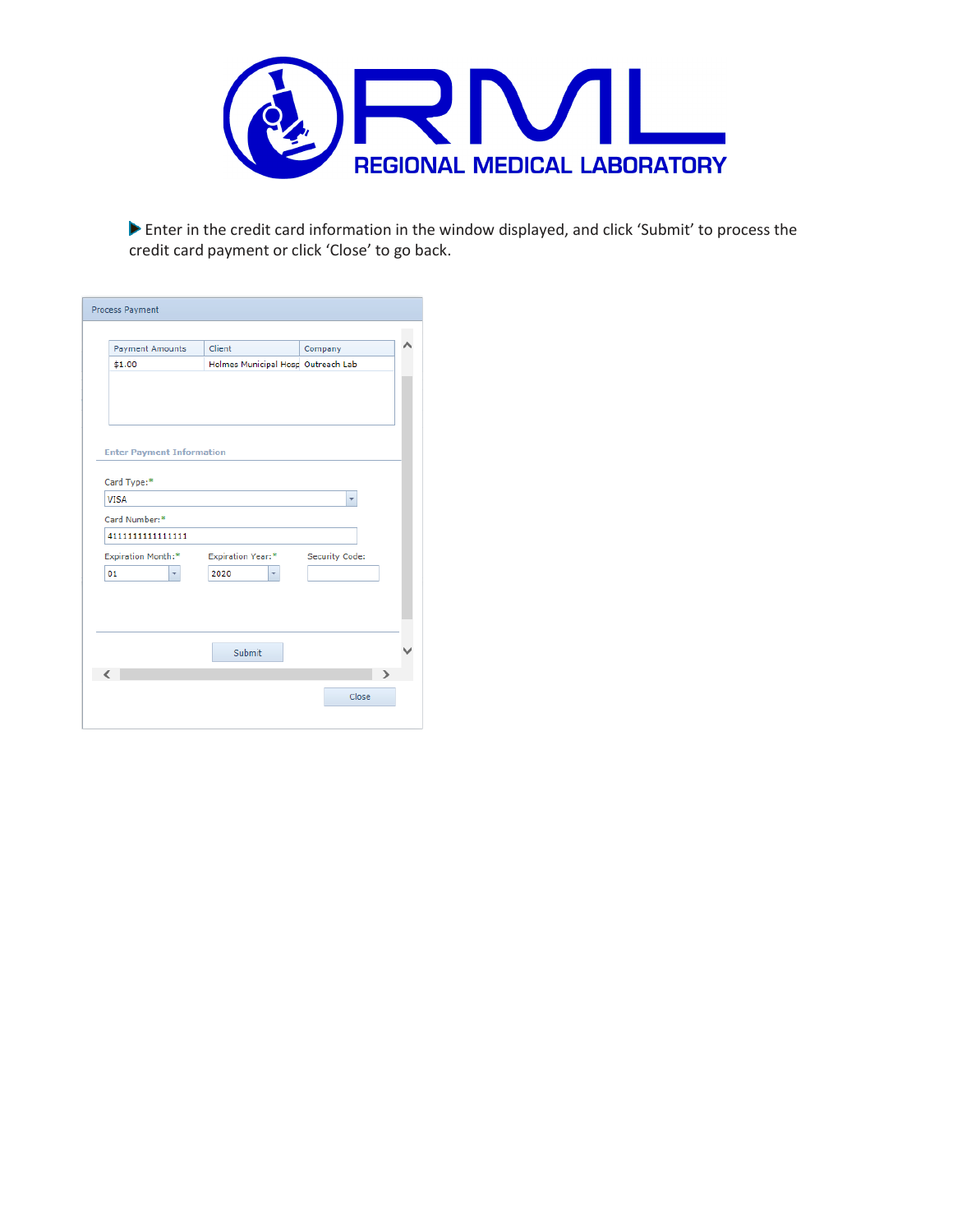

 You will then see a 'Transaction Complete' window confirming your payment. Click 'Close' to continue. If you see anything other than 'Transaction Complete', there may be an issue with your credit card or with the website payment function itself. Please try your credit card again and verify credit card information entered is correct, try another credit card, or contact the RML billing department.

| <b>Transaction Complete</b> |  |
|-----------------------------|--|
|                             |  |
|                             |  |
|                             |  |
|                             |  |

You will then see a window providing you with a status and an authorization code. Click 'Close' to continue. If you see anything other than a status of 'Approved', there may be an issue with your credit card or with the website payment function itself. Please try your credit card again and verify credit card information entered is correct, try another credit card, or contact your laboratory representative.

| Company      | Payment Amount | <b>Status</b>   | <b>Authorization Code</b> |  |  |  |
|--------------|----------------|-----------------|---------------------------|--|--|--|
| Outreach Lab | \$1.00         | <b>Approved</b> | 0                         |  |  |  |
|              |                |                 |                           |  |  |  |
|              |                |                 |                           |  |  |  |
|              | Close          |                 |                           |  |  |  |
|              |                |                 |                           |  |  |  |
|              |                | $\sim$          |                           |  |  |  |
|              |                | $\sim$          |                           |  |  |  |
|              |                |                 |                           |  |  |  |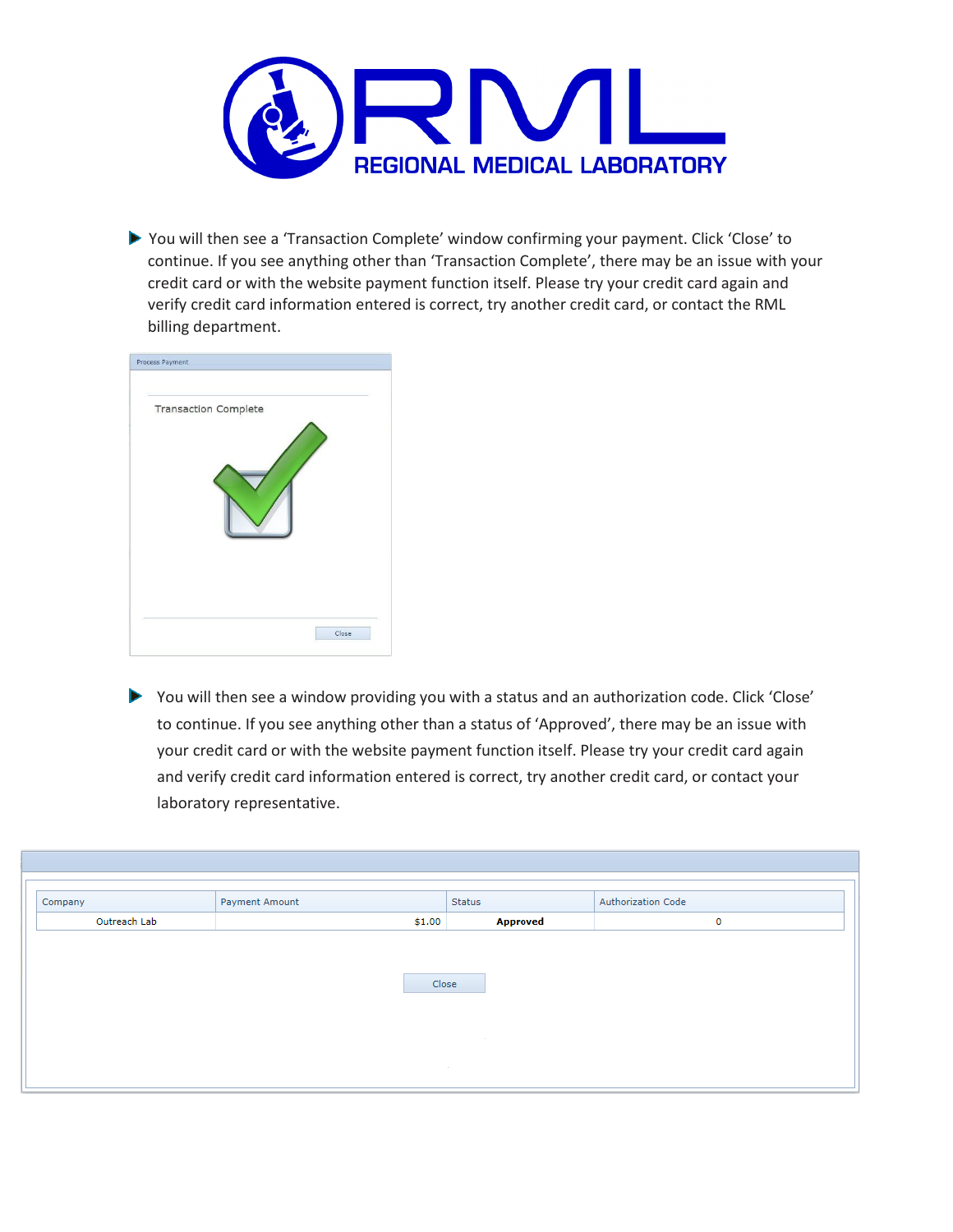

#### **To review invoice history:**

Go to the 'Invoice History' tab. You will see a list of invoices generated within the default time period shown. To review older invoices, change the 'From' date, then click the Magnifying Glass icon. You will see a summary of activity against each invoice. If the diagnosis codes are the same for each transaction within the requisition, you can click the green arrow icon to copy the codes to the next service line.

| Home | Fay Online                                   | <b>Invoice History</b> | Payment History      | <b>Price Inquiry</b> | <b>Update Request for Information</b> | <b>Documents</b> |
|------|----------------------------------------------|------------------------|----------------------|----------------------|---------------------------------------|------------------|
|      | <b>Invoice Histo</b> ry<br>9/8/2020<br>From: | ▿                      | To: 9/8/2021         | ≂                    |                                       |                  |
| #    | View Detail                                  | View Invoice PDF       | Company              | ≂<br><b>Date</b>     | ≂<br>Invoice#                         | R.               |
|      |                                              |                        |                      |                      |                                       |                  |
|      | Q)                                           | <b>POP</b>             | Regional Medical Lab | 08/31/2021           | 37472842                              |                  |
|      | 여                                            | <b>BOB</b>             | Regional Medical Lab | 06/30/2021           | 37472357                              |                  |
|      | Q)                                           | 203                    | Regional Medical Lab | 12/31/2020           | 37366983                              |                  |
|      | <b>Q</b>                                     | <b>BOB</b>             | Regional Medical Lab | 11/30/2020           | 37191113                              |                  |
|      | 실                                            | PDF                    | Regional Medical Lab | 10/31/2020           | 37017358                              |                  |
|      | 청                                            | <b>BOB</b>             | Regional Medical Lab | 09/30/2020           | 36832490                              |                  |
|      |                                              |                        |                      |                      |                                       |                  |

Page 1 of 1 (6 items)  $\leq$  Prev 1 Next

n

The Invoice History tab provides a summarized history of all invoices from the testing facility including invoice date, invoice number, status, dollar amounts of the charges, adjustments, payments, refunds, and current balance due.

By clicking the 'View Detail' icon to the left of any invoice row, the invoice details are displayed including separate tabs for Charges, Payments, and Adjustments.

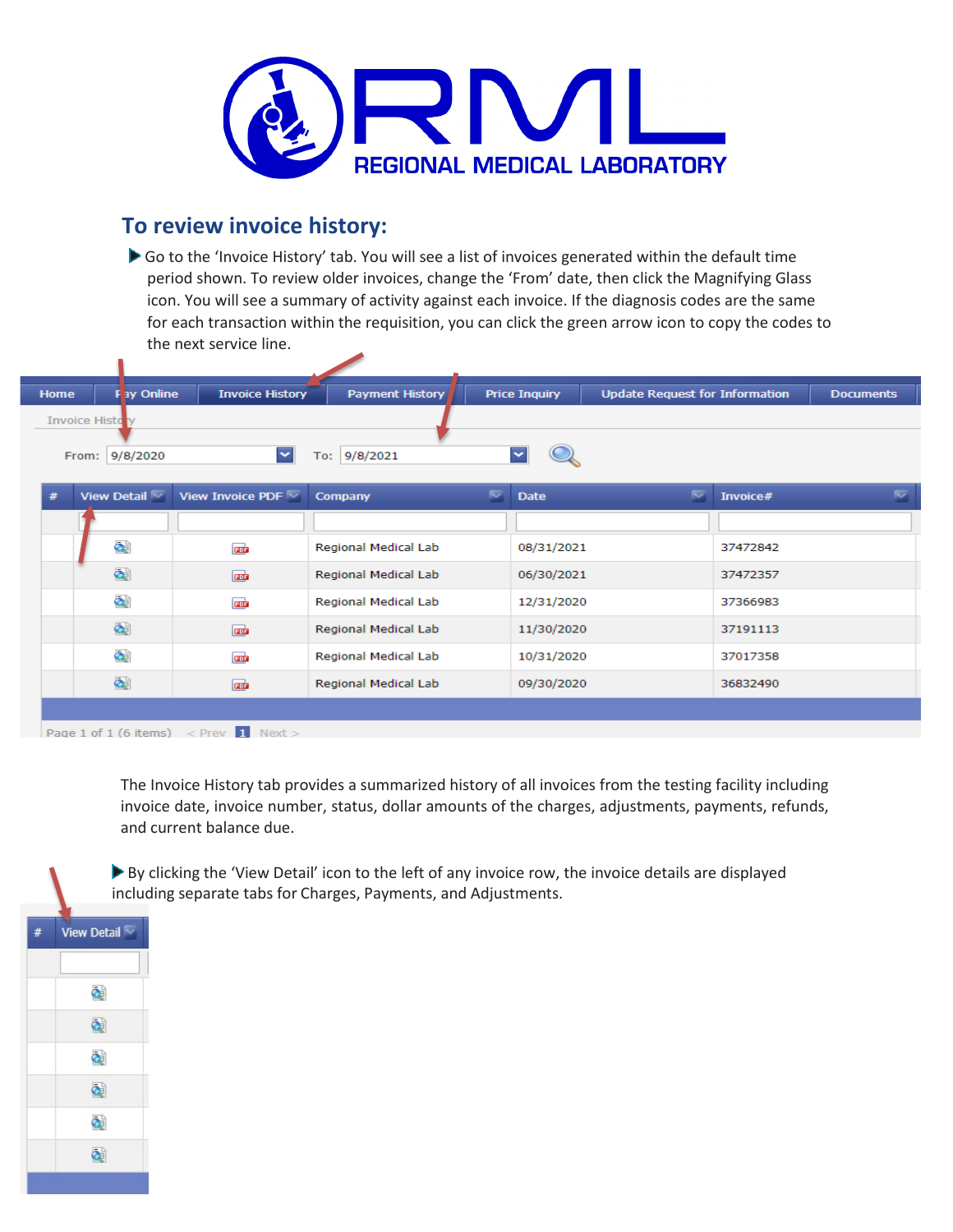

The Payment History tab allows review of payments and payment allocation to invoices.

## **To review payment history:**

Go to the 'Payment History' tab. You will see a list of payments made within the default time period shown. You are able to see older payments by changing the 'From' date, then click the Magnifying Glass icon. You are able to see payment allocation to invoices by clicking on the arrow to the left of any payment row in the grid.

| Home                                                     | Pay Online      | <b>Invoice History</b>                        | <b>Payment History</b> | <b>Price Inquiry</b> |              | <b>Update Request for Information</b> | <b>Documents</b> | Census Update |  |
|----------------------------------------------------------|-----------------|-----------------------------------------------|------------------------|----------------------|--------------|---------------------------------------|------------------|---------------|--|
|                                                          | Payment History |                                               |                        |                      |              |                                       |                  |               |  |
|                                                          |                 |                                               |                        |                      |              |                                       |                  |               |  |
| ▿<br>$\checkmark$<br>To:* 9/9/2021<br>From:*<br>9/9/2020 |                 |                                               |                        |                      |              |                                       |                  |               |  |
|                                                          |                 |                                               |                        |                      |              |                                       |                  |               |  |
| #                                                        | <b>Date</b>     |                                               |                        | ≂                    | Reference    |                                       | v                | <b>Type</b>   |  |
|                                                          |                 |                                               |                        |                      |              |                                       |                  |               |  |
| $\boxplus$                                               | 08/25/2021      |                                               |                        |                      |              | *************0019                     |                  | Visa          |  |
| $\boxplus$                                               | 01/15/2021      |                                               |                        |                      | RML011421CBO | American Express                      |                  |               |  |
| $\boxplus$                                               | 10/21/2020      |                                               |                        |                      |              | RML102020CBO                          |                  | Visa          |  |
| $\boxplus$                                               | 09/11/2020      |                                               |                        |                      |              | RML091020CBO                          |                  | Visa          |  |
|                                                          |                 |                                               |                        |                      |              |                                       |                  |               |  |
|                                                          |                 | Page 1 of 1 (4 items) $\langle$ Prev 1 Next > |                        |                      |              |                                       |                  |               |  |
|                                                          |                 |                                               |                        |                      |              |                                       |                  |               |  |

## **For Price Inquiries:**

Go to the 'Price Inquiry" tab drop down and select the magnifying glass under 'View Detail'